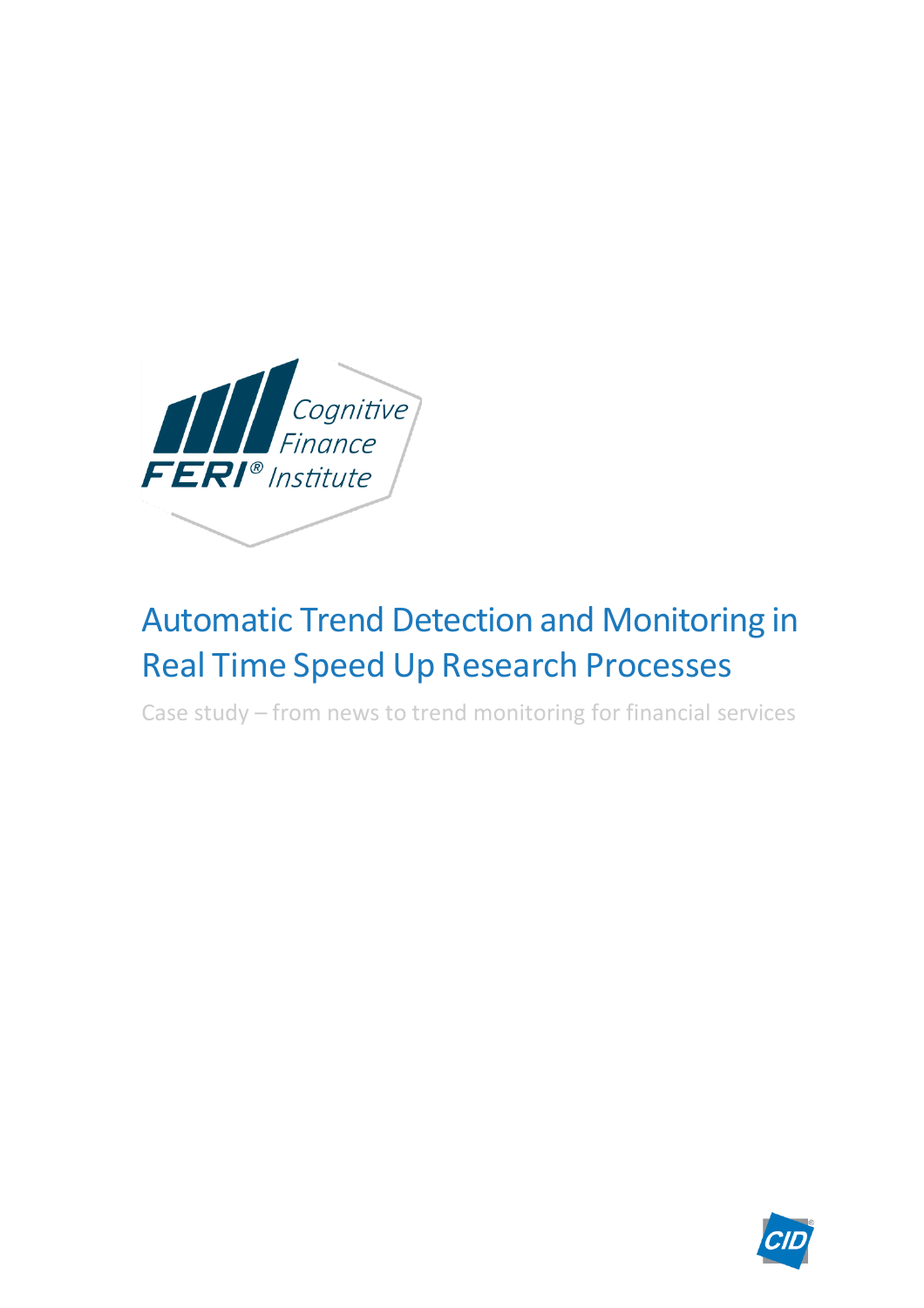

**INCREASE RESEARCH PROCESS EFFICIENCYAND TRANSPARENCY**

**THEFERI TRENDRADAR**

**VERIFICATIONOFTRENDS**

**MONITORINGOFTREND TOPICS**

**SUMMARYANDOUTLOOK**

### Executive Summary

**"With the AI solution from CID, we at the FERI Cognitive Finance Institute have the opportunity to use technologically sophisticated analytical tools in the field of Big Data and Artificial Intelligence to analyze relevant developments and long-term trends."**

*Dr. Heinz-Werner Rapp, founder and head of the FERI Cognitive Finance Institute*

The FERI Cognitive Finance Institute is the think tank and strategic research center of the FERI Group, a leading investment firm in Germany, Switzerland, Austria, and Luxemburg. Together with CID, a leader in Artificial Intelligence solutions for financial services, the FERI Cognitive Finance Institute implemented a trend radar system to support and accelerate their strategic research process.

The FERI Cognitive Finance Institute ("FCFI") has developed a "mission map" comprising trend topics covering technology, economy, society, financial systems, politics, and environment. Leveraging CID's AI platform, FCFI implemented these topics into the trend radar system using efficient, self-service tools. Self-service means empowering the business user with intuitive and powerful tools so that analyses and the configuration of AI mechanisms can be performed without IT support. The underlying platform continually captures unstructured data and press coverage from thousands of online sources, more than 30 million records annually, and maps these automatically to FCFI topics, structured in a specific "content matrix". This enables FCFI to monitor relevant topics for their mission map in real time, and to assess short and long-term trends.

Several analytical methods and procedures were applied to validate and approve the results the trend radar system provides. This "FERI Trend Radar" enables FCFI to enhance and deepen its holistic understanding of the economy and capital markets, to provide better research and explanation of economic processes, and to support investors to make decisions more efficiently, more transparently, and with less risk.

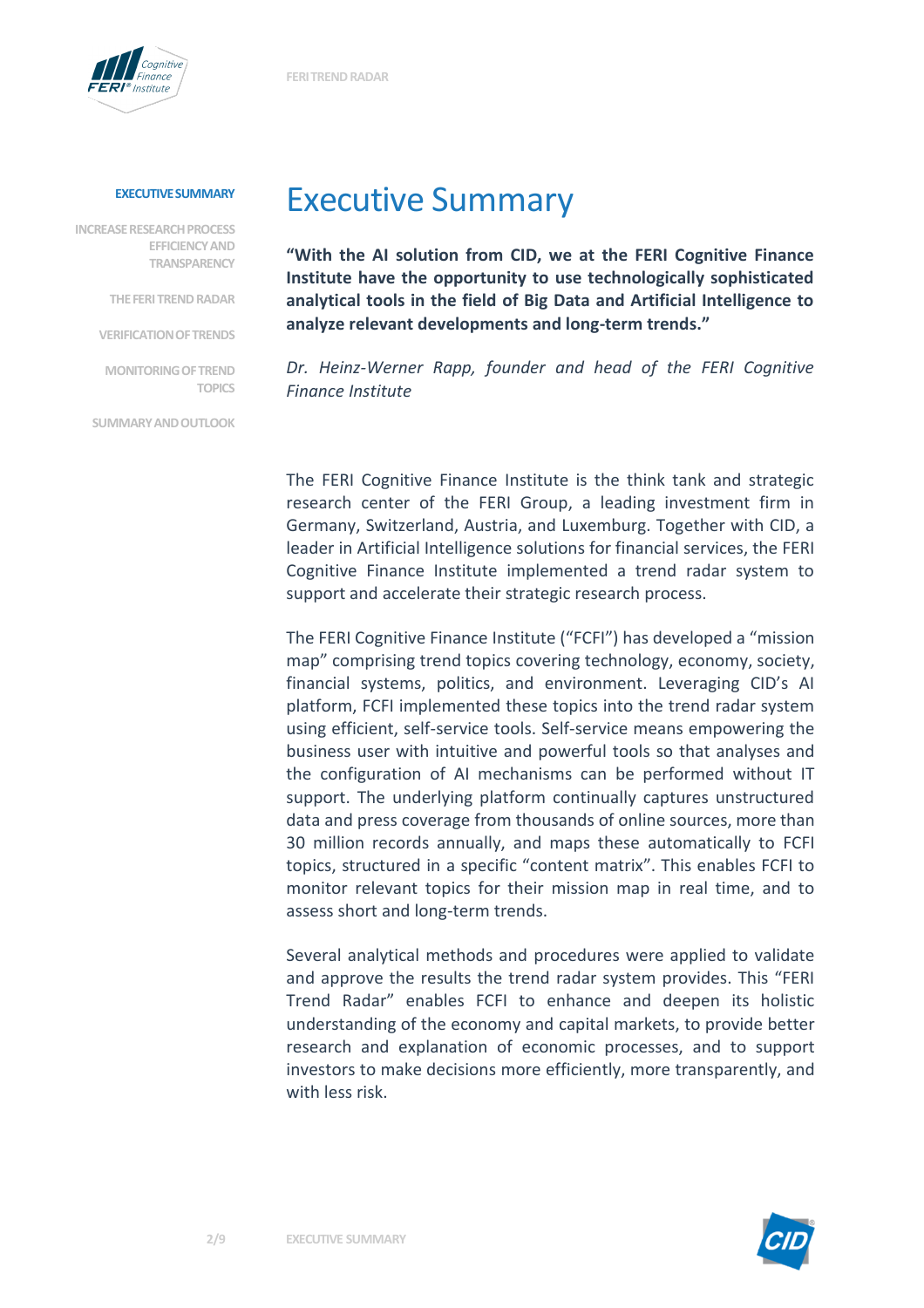

#### **INCREASE RESEARCH PROCESS EFFICIENCYAND TRANSPARENCY**

**THEFERI TRENDRADAR**

**VERIFICATIONOFTRENDS**

**MONITORINGOFTREND TOPICS**

**SUMMARYANDOUTLOOK**

# Increase Research Process Efficiency and Transparency

FCFI intended to implement a sophisticated trend radar system. With its automated data collection and processing, CID's AI platform provides a data engine for the detection and monitoring of long-term trends as well asshort-term hot topics. It provides FCFI with a powerful tool to apply innovative research methodology as well as interactive analytics and explanatory models to long-term trend analyses, including the use of "cognitive" information processing and the development of a "neural" analysis method.

FCFI wanted to leverage AI support for gaining a holistic understanding of a complex economy and highly connected capital markets. Main objectives are:

- Actively contribute to advanced research and enhance the explanation of economic processes and capital markets
- Support long-term "horizon analysis" focusing on global trends and developments of strategic importance
- Address and tackle current challenges and developments in asset management and trend analysis
- Provide topological overview of developments in macro topics and global markets with details and insights on meso and micro levels
- Verify and monitor major trends defined by FCFI with validated data

Market pressure on financial service providers has increased significantly, also due to the availability of big data. With the help of machine learning models, most financial institutions leverage fundamental and quantitative, "structured" data to enhance decision making processes and forecasting, and to identify potential risk and challenges already in early stages. However, many institutions still struggle to leverage qualitative, "unstructured" data to provide more transparency, and to better differentiate from competition.

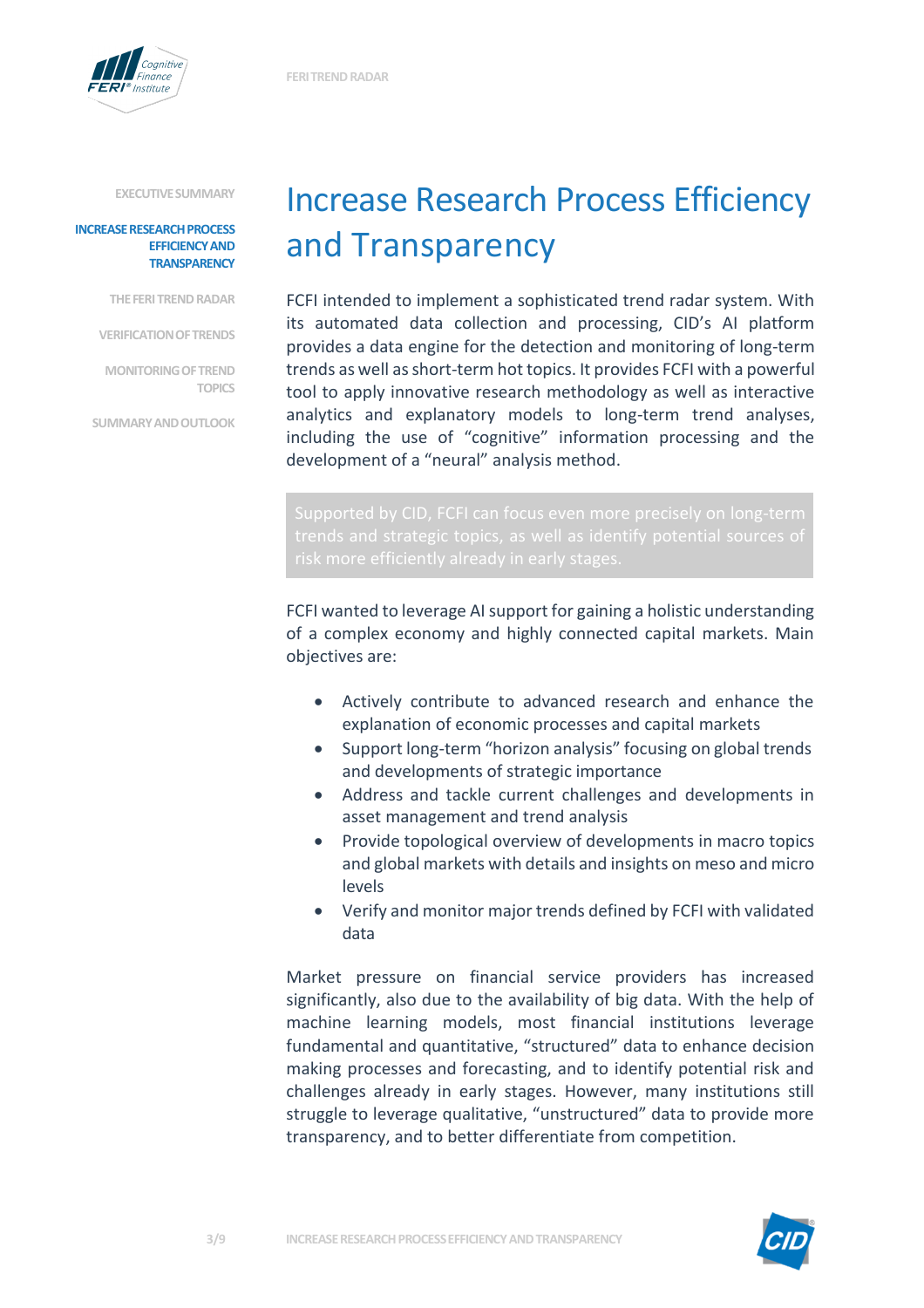



**INCREASE RESEARCH PROCESS EFFICIENCYAND TRANSPARENCY**

#### **THEFERI TRENDRADAR**

**VERIFICATIONOFTRENDS**

**MONITORINGOFTREND TOPICS**

**SUMMARYANDOUTLOOK**

## The FERI Trend Radar

For the purposes of the FERI Trend Radar, FCFI and CID have focused on the enrichment of structured data with unstructured data to strengthen trend identification, to provide relevant information faster, and to enable smarter explanatory and forecasting models for investors, asset managers, and the public.

The CID platform automatically captures content from various sources, including news, via web crawling. It applies Natural Language Processing ("NLP"), an ability of a computer program to understand human language as it is spoken and written, referred to as natural language, to recognize involved companies, industry sectors, and regions.

Various analytics tools and interactive visualizations allow the efficient screening of large volumes of information, the detection of key players in the context of a topic (e.g., crypto custody), the identification of potential new topics and trends, and the enrichment of structured data already in use.

A core benefit of CID's AI system is its no-code, self-service approach to big data analytics. It enables business and research professionals to provide topic definitions which the system will learn from to provide analysis and monitoring as well as to support the detection of "subtopics" and relevant trends within (e.g., cyber-attack risk in the context of the SARS-Cov-2 pandemic).

Another key capability of CID's platform is a business graph  $-$  a network of companies, individuals, industry sectors, regions, and more which provides essential "meaning" to the datapoints of big data and thus enables more powerful analytics and explanatory models.

A major innovation by CID creates even more insightful business graphs by dynamically combining structured data such as fundamental company information with topics and events derived from the near real-time analysis of unstructured data (e.g., industry sectors, regions, or companies impacted by cyber-attack events).

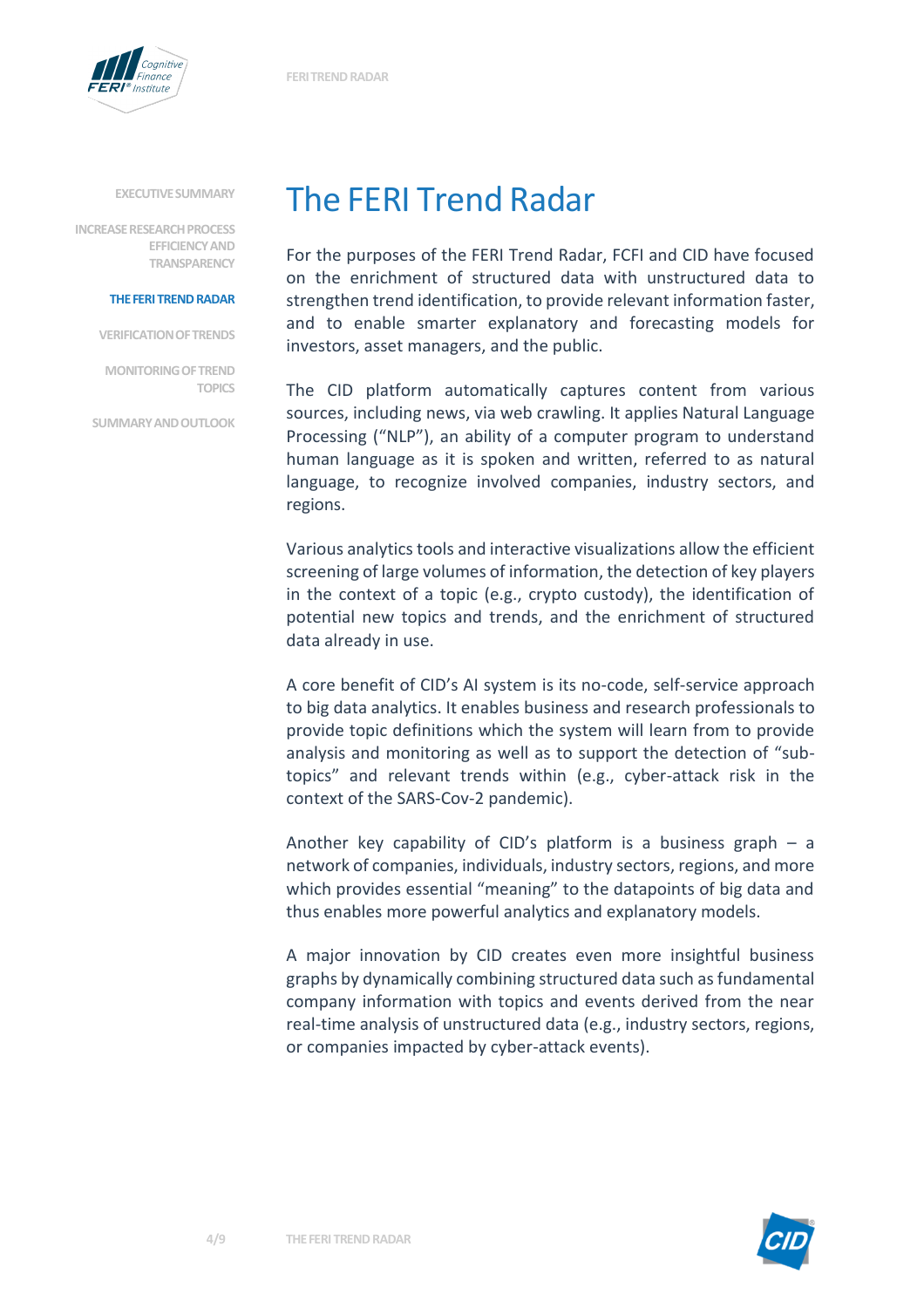

**INCREASE RESEARCH PROCESS EFFICIENCYAND TRANSPARENCY**

**THE FERI TREND RADAR** 

#### **VERIFICATIONOFTRENDS**

**MONITORINGOFTREND TOPICS**

**SUMMARYANDOUTLOOK**

## Verification of Trends

FCFI leveraged the self-service capabilities of CID to train it on 34 trend topics from their mission map. Using visual, interactive analytics tools, FCFI investigated the importance of trend topics from a perspective of English language press coverage.

As a first step, FCFI clustered the trend topics into a data query log reflecting the "FERI Cognitive Finance Institute Topic Categories" and configured the 34 underlying trend topics in the CID system.



*Figure 1: FERI Cognitive Finance Institute "Mission Map" with high-level trend topics and categories*

In a second step, FCFI ran a first evaluation of the results from the trend topic news analysis in the system and exported metrics for each trend topic enabling additional calculations.

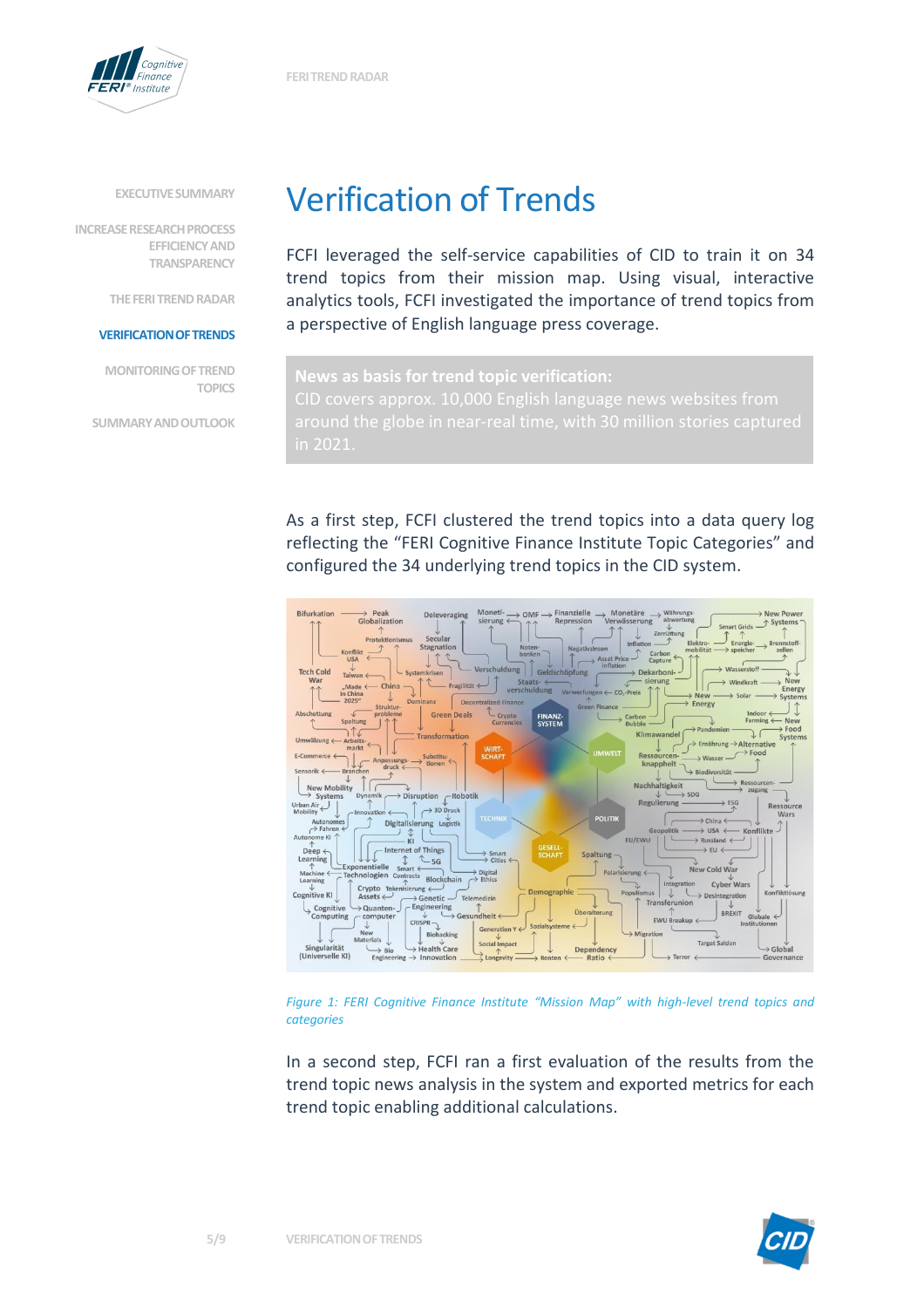

**INCREASE RESEARCH PROCESS EFFICIENCYAND TRANSPARENCY**

**THEFERI TRENDRADAR**

#### **VERIFICATIONOFTRENDS**

**MONITORINGOFTREND TOPICS**

**SUMMARYANDOUTLOOK**

Leveraging the metrics per trend topic, FCFI was able to define three main factors which translate data into insights available for visual presentation:

- Trend topic "growth" based on the idea of a Compound Annual Growth Rate (CAGR) to determine a longer-term trend rate for each topic
- Z-score representing short-term changes within a topic
- "Share of World" as a normalized topic frequency compared to the overall news coverage

These three factors enabled FCFI to set up a FERI Trend Radar data matrix locating each trend in one out of four quadrants:

- Latent Topic (low growth, low hype),
- Emerging Trend (low growth, high hype),
- Mainstream Adoption (high growth, low hype) and
- Supernova (high growth, high hype).

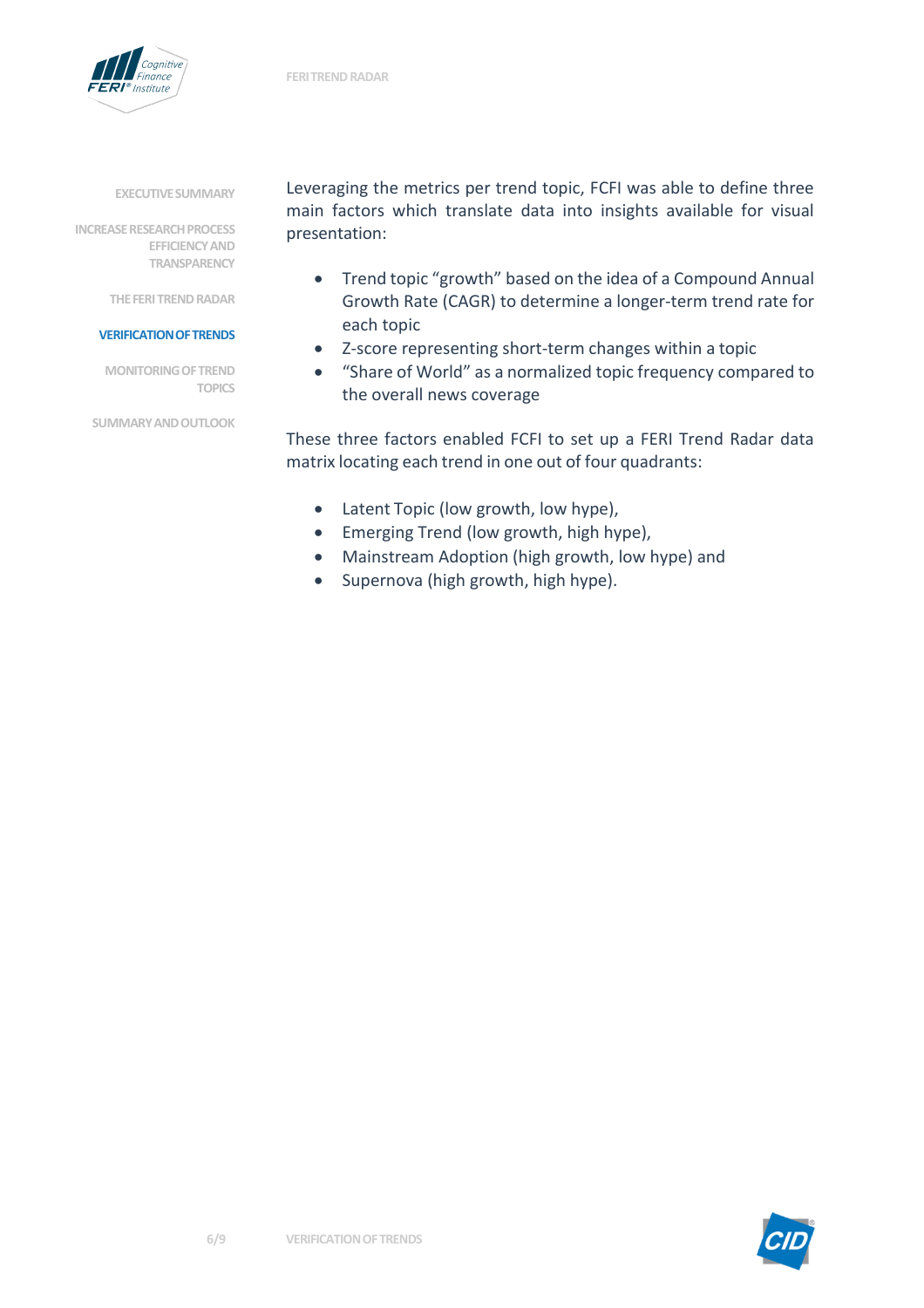

**INCREASE RESEARCH PROCESS EFFICIENCYAND TRANSPARENCY**

**THE FERI TREND RADAR** 

#### **VERIFICATIONOFTRENDS**

#### **MONITORINGOFTREND TOPICS**

**SUMMARYANDOUTLOOK**

### Monitoring of Trend Topics

With the CID system, FCFI can screen all 34 trend topics continuously and in parallel to determine long-term trends and short-dated hot topics.

Several analyses have proven the FERI Trend Radar works, for example:

- "Cyber war" developed from "Emerging Trend" to "Supernova" after the Colonial Pipeline attack
- "Inflation" emerged from "Mainstream Adoption" to "Supernova" after inflation increased at the end of May (see figure 2, bottom right)



*Figure 2: FERI Trend Radar visualization for selected topics*

The "growth" factor indicates if a topic is already established or if it is an emerging trend. The "z-score" describes negative or positive shortterm changes in the perception of established and emerging trends; the bubble reveals the importance of a topic compared to other topics.

With CID, the FERI Trend Radar can assess the relevance and potential perseverance of trend topics and provide an overview of recent developments on a macro level.

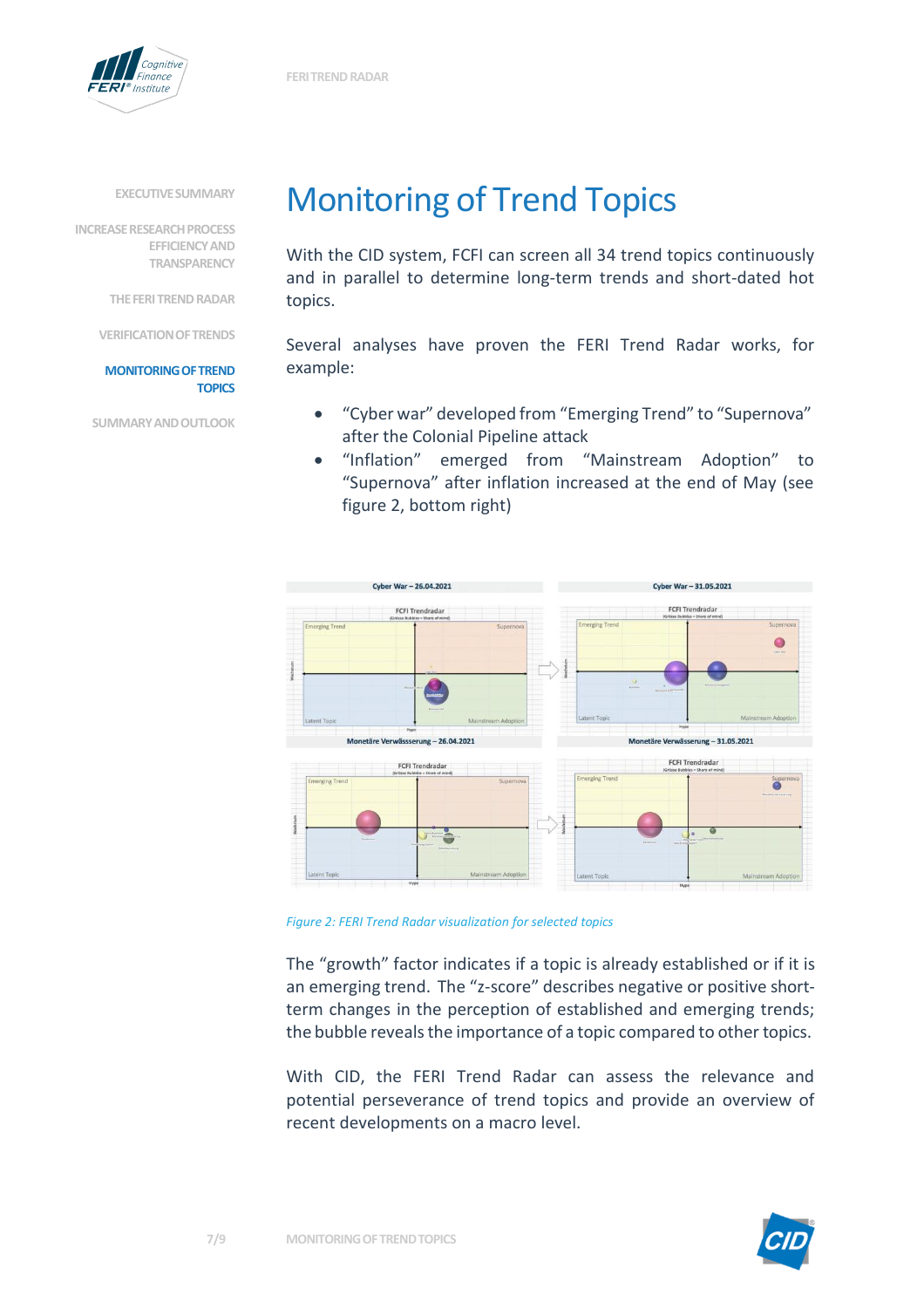

**INCREASE RESEARCH PROCESS EFFICIENCYAND TRANSPARENCY**

**THEFERI TRENDRADAR**

**VERIFICATIONOFTRENDS**

**MONITORINGOFTREND TOPICS**

#### **SUMMARYANDOUTLOOK**

### Summary and Outlook

The FERI Cognitive Finance Institute and CID collaboratively created the FERI Trend Radar as an innovative approach to the holistic understanding of the economy and capital markets, as an active contribution to improve research and the explanation of complex economic processes and capital markets. It supports and enhances the long-term "horizon analysis" focused on global trends and developments of strategic importance.

Using Artificial Intelligence, the FERI Cognitive Finance Institute supports investors to make decisions more efficiently, more transparently and with less risk. The solution provides an innovative overview of macro developments with details on the meso and micro levels. It tracked and confirmed trends defined by FCFI with the analysis of validated data.

The FERI Cognitive Finance Institute will run an interactive visualization of the FERI Trend Radar on their website to provide the interested public with the most recent findings, automatically updated in near-real time.